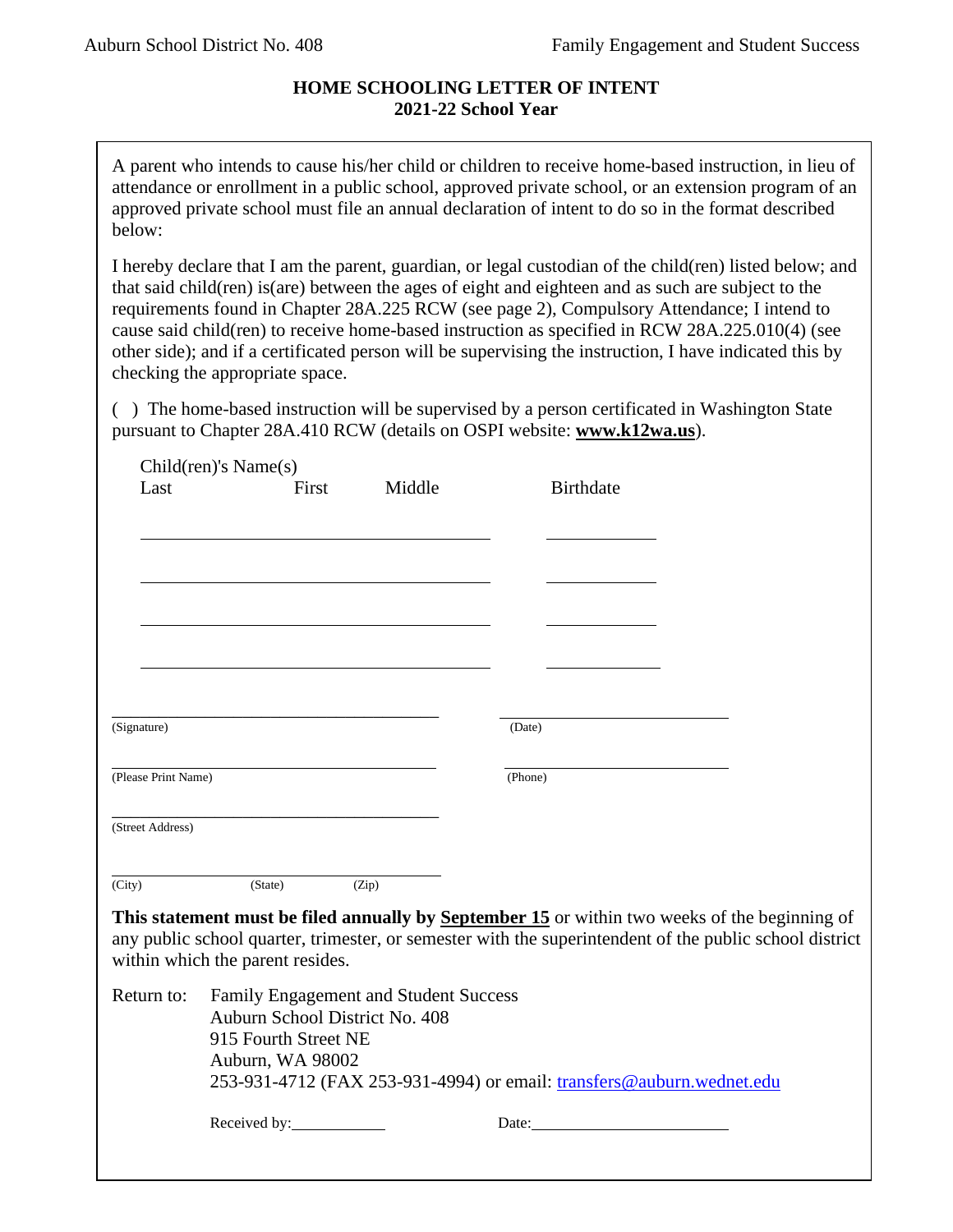## **RCW [28A.225.010](http://app.leg.wa.gov/RCW/default.aspx?cite=28A.225.010)**

## **Attendance mandatory—Age—Exceptions.** *(Effective July 1, 2019.)*

(1) All parents in this state of any child eight years of age and under eighteen years of age shall cause such child to attend the public school of the district in which the child resides and such child shall have the responsibility to and therefore shall attend for the full time when such school may be in session unless:

(a) The child is attending an approved private school for the same time or is enrolled in an extension program as provided in RCW [28A.195.010\(](http://app.leg.wa.gov/RCW/default.aspx?cite=28A.195.010)4);

(b) The child is receiving home-based instruction as provided in subsection (4) of this section;

(c) The child is attending an education center as provided in chapter [28A.205](http://app.leg.wa.gov/RCW/default.aspx?cite=28A.205) RCW;

(d) The school district superintendent of the district in which the child resides shall have excused such child from attendance because the child is physically or mentally unable to attend school, is attending a residential school operated by the department of social and health services or the department of children, youth, and families, is incarcerated in an adult correctional facility, or has been temporarily excused upon the request of his or her parents for purposes agreed upon by the school authorities and the parent: PROVIDED, That such excused absences shall not be permitted if deemed to cause a serious adverse effect upon the student's educational progress: PROVIDED FURTHER, That students excused for such temporary absences may be claimed as full-time equivalent students to the extent they would otherwise have been so claimed for the purposes of RCW [28A.150.250](http://app.leg.wa.gov/RCW/default.aspx?cite=28A.150.250) and [28A.150.260](http://app.leg.wa.gov/RCW/default.aspx?cite=28A.150.260) and shall not affect school district compliance with the provisions of RCW [28A.150.220;](http://app.leg.wa.gov/RCW/default.aspx?cite=28A.150.220)

(e) The child is excused from school subject to approval by the student's parent for a reason of faith or conscience, or an organized activity conducted under the auspices of a religious denomination, church, or religious organization, for up to two days per school year without any penalty. Such absences may not mandate school closures. Students excused for such temporary absences may be claimed as full-time equivalent students to the extent they would otherwise have been so claimed for the purposes of RCW [28A.150.250](http://app.leg.wa.gov/RCW/default.aspx?cite=28A.150.250) and [28A.150.260](http://app.leg.wa.gov/RCW/default.aspx?cite=28A.150.260) and may not affect school district compliance with the provisions of RCW [28A.150.220;](http://app.leg.wa.gov/RCW/default.aspx?cite=28A.150.220) or

(f) The child is sixteen years of age or older and:

(i) The child is regularly and lawfully employed and either the parent agrees that the child should not be required to attend school or the child is emancipated in accordance with chapter [13.64](http://app.leg.wa.gov/RCW/default.aspx?cite=13.64) RCW;

(ii) The child has already met graduation requirements in accordance with state board of education rules and regulations; or

(iii) The child has received a certificate of educational competence under rules and regulations established by the state board of education under RCW [28A.305.190.](http://app.leg.wa.gov/RCW/default.aspx?cite=28A.305.190)

(2) A parent for the purpose of this chapter means a parent, guardian, or person having legal custody of a child.

(3) An approved private school for the purposes of this chapter and chapter [28A.200](http://app.leg.wa.gov/RCW/default.aspx?cite=28A.200) RCW shall be one approved under regulations established by the state board of education pursuant to RCW [28A.305.130.](http://app.leg.wa.gov/RCW/default.aspx?cite=28A.305.130)

(4) For the purposes of this chapter and chapter [28A.200](http://app.leg.wa.gov/RCW/default.aspx?cite=28A.200) RCW, instruction shall be home-based if it consists of planned and supervised instructional and related educational activities, including a curriculum and instruction in the basic skills of occupational education, science, mathematics, language, social studies, history, health, reading, writing, spelling, and the development of an appreciation of art and music, provided for a number of hours equivalent to the total annual program hours per grade level established for approved private schools under RCW [28A.195.010](http://app.leg.wa.gov/RCW/default.aspx?cite=28A.195.010) and [28A.195.040](http://app.leg.wa.gov/RCW/default.aspx?cite=28A.195.040) and if such activities are:

(a) Provided by a parent who is instructing his or her child only and are supervised by a certificated person. A certificated person for purposes of this chapter and chapter [28A.200](http://app.leg.wa.gov/RCW/default.aspx?cite=28A.200) RCW shall be a person certified under chapter [28A.410](http://app.leg.wa.gov/RCW/default.aspx?cite=28A.410) RCW. For purposes of this section, "supervised by a certificated person" means: The planning by the certificated person and the parent of objectives consistent with this subsection; a minimum each month of an average of one contact hour per week with the child being supervised by the certificated person; and evaluation of such child's progress by the certificated person. The number of children supervised by the certificated person shall not exceed thirty for purposes of this subsection; or

(b) Provided by a parent who is instructing his or her child only and who has either earned forty-five college-level quarter credit hours or its equivalent in semester hours or has completed a course in home-based instruction at a postsecondary institution or a vocational-technical institute; or

(c) Provided by a parent who is deemed sufficiently qualified to provide home-based instruction by the superintendent of the local school district in which the child resides.

(5) The legislature recognizes that home-based instruction is less structured and more experiential than the instruction normally provided in a classroom setting. Therefore, the provisions of subsection (4) of this section relating to the nature and quantity of instructional and related educational activities shall be liberally construed.